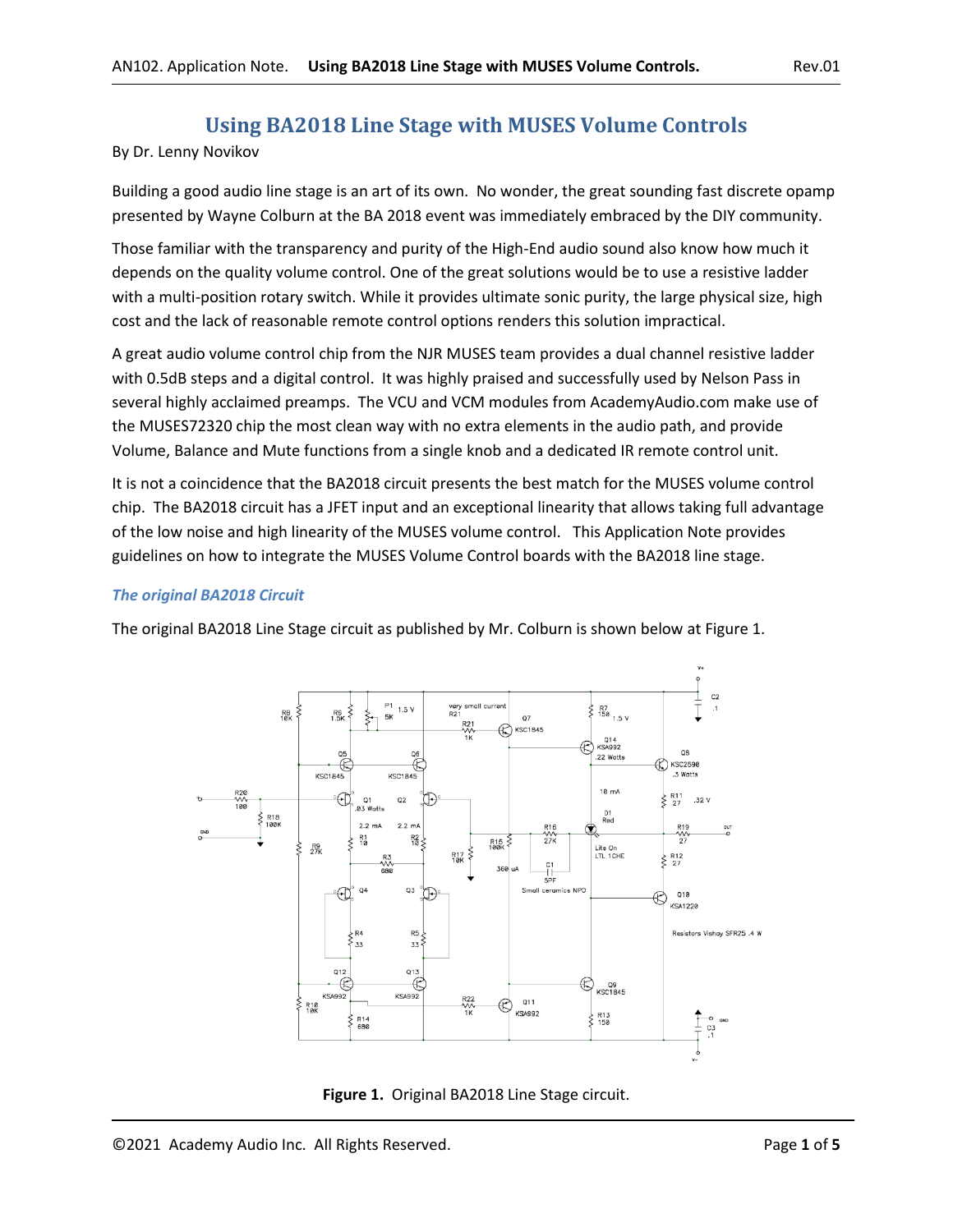## *Matching the MUSES Volume Control*

A MUSES Volume control chip can be presented as a dual 20K digitally controlled potentiometer with a precise logarithmic taper. To preserve the precision of the logarithmic control curve, the input impedance of the circuit immediately following the volume control chip shall be sufficiently high. The table of Figure 2 shows an error magnitude depending on the value of the loading impedance.

|                 | <b>Volume Control Position</b> |                 |  |
|-----------------|--------------------------------|-----------------|--|
| R load,<br>kOhm | OdB to -32dB                   | -32dB to -112dB |  |
|                 | Error, dB                      | Error, dB       |  |
| 10              | $-4.08$                        | $-2.28$         |  |
| 20              | $-2.28$                        | $-1.21$         |  |
| 47              | $-1.04$                        | $-0.54$         |  |
| 100             | $-0.51$                        | $-0.26$         |  |
| 200             | $-0.26$                        | $-0.13$         |  |
| 1000            | $-0.05$                        | $-0.03$         |  |

|  | Figure 2. Volume Control Error. |  |
|--|---------------------------------|--|
|  |                                 |  |

Note the 100K value of the BA2018 input resistor **R18**. According to Table 2, it will produce an error of more than 0.5dB. We recommend changing the **R18** resistor value to **470K**. This change does not affect either the noise floor or the linearity of the BA2018 circuit.

The other recommended change concerns the power supply voltage.

The original BA2018 line stage is powered from a dual +/-15… +/-22Vdc power supply. Our MUSES enabled modules require +/-10…+/-16Vdc to operate.

While it looks natural to power both circuits from a dual +/-15Vdc power supply, it was noted that the BA 2018 provides better performance at +/-18…+/-20Vdc. To move the "sweet spot" operation point to +/-13…+/-15V we changed the **R15** value to **68K** to keep the standing current through Q9 and Q14 at 10mA, and through Q8 and Q10 at about 12mA.

The new values for **R15** and **R18** must be implemented for both Left and Right channels.

Referring to Figure 3 below, note extra components added to the positive and negative power rails of each BA2018 board. Referring to the Left channel, the RC filter **R101 C14** on the **V+** rail, and the **R103 C15** on the **V-** rail improve transient response of the line stage and increase channel separation. Some of the available PCBs for 2018 may already have these components installed. There is no need to duplicate them.

## *Final BA2018 + VCU Circuit*

The circuit of **Figure 3** presents a complete ultra linear dual channel audio preamp solution.

The resulting preamp circuit is DC coupled, providing low distortion performance from DC to 100kHz. If optional DC blocking capacitors C10 and C11 are installed, the -3dB frequency range is 0.2Hz – 100kHz.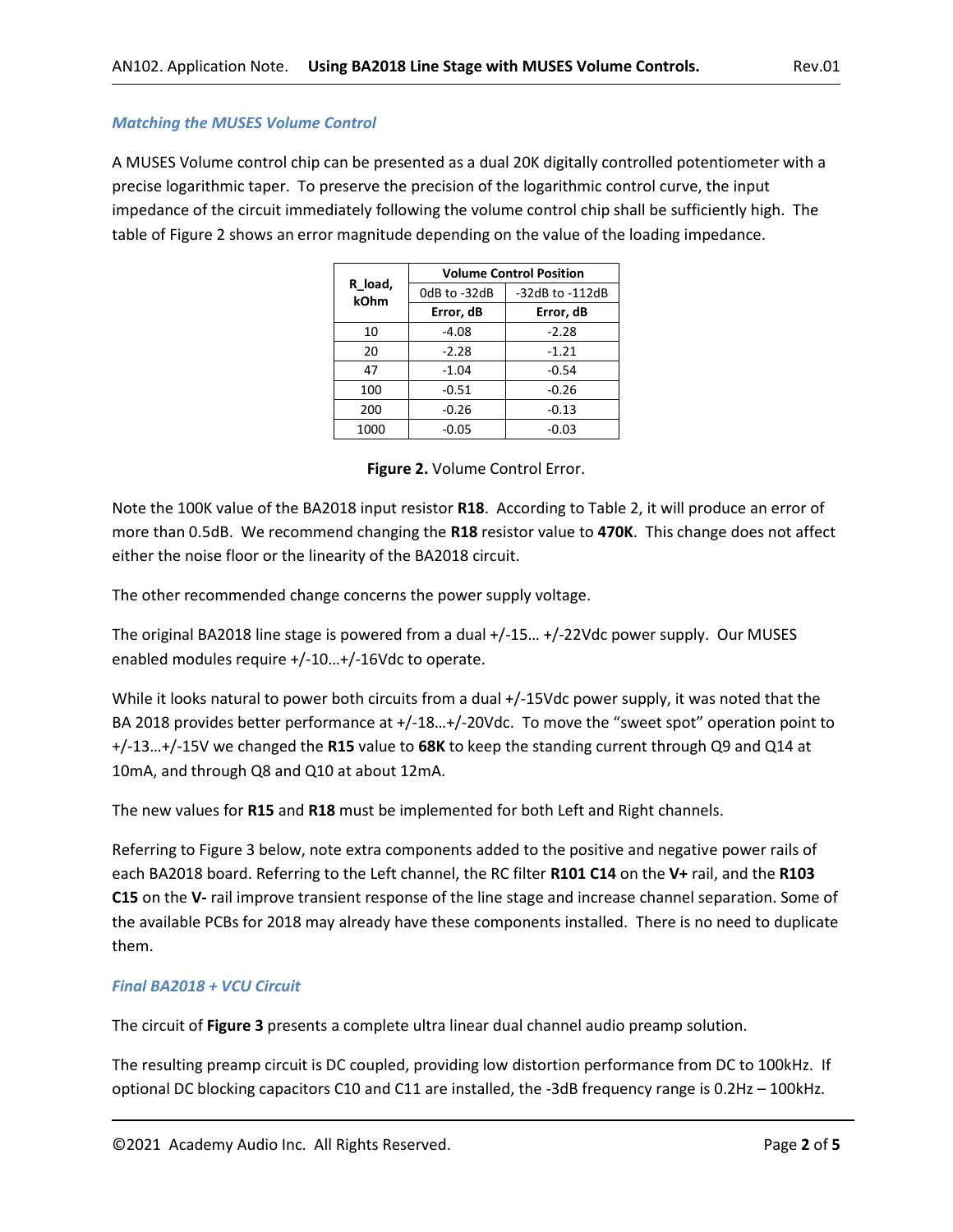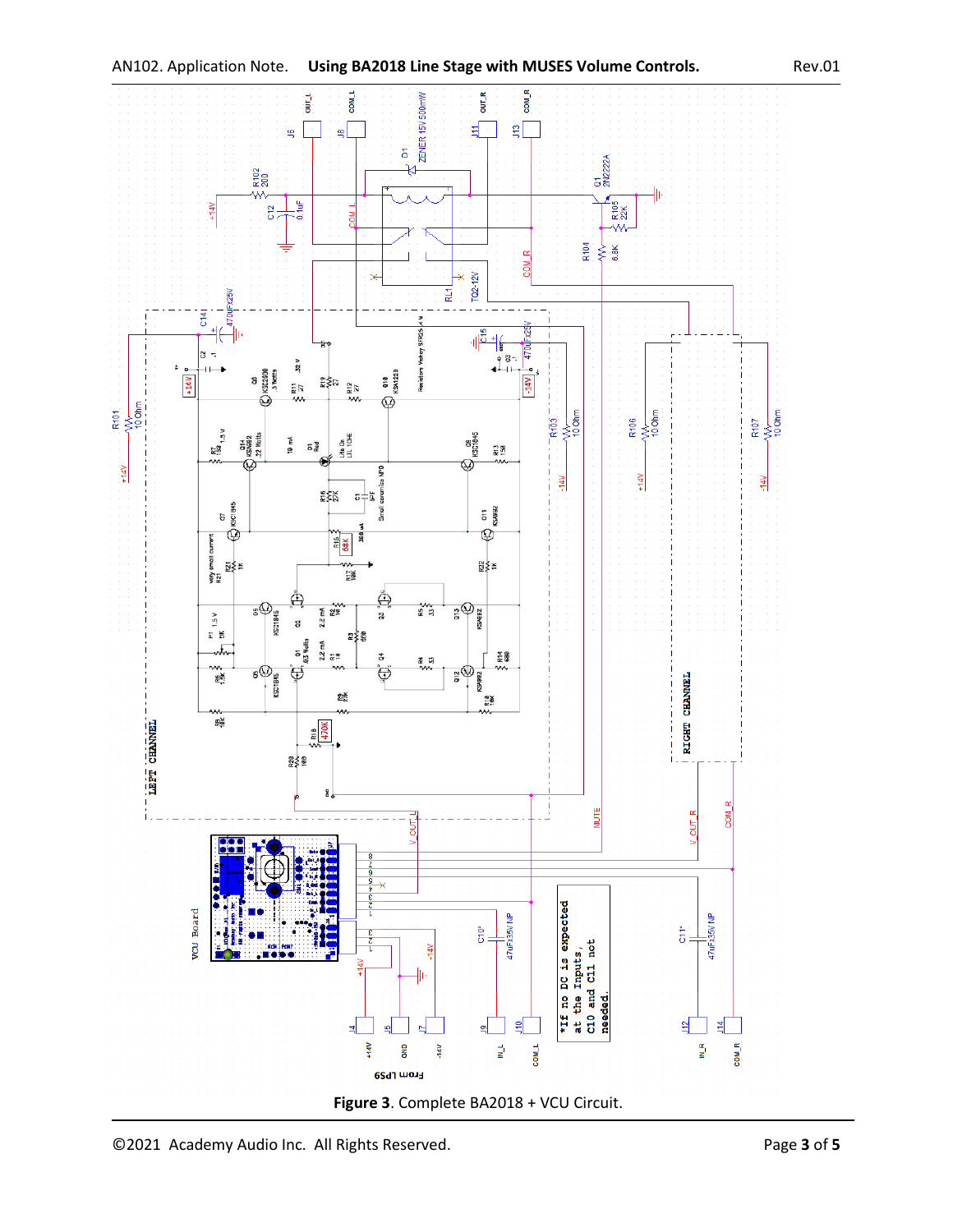#### *Muting Relay Circuit*

A Muting relay with a delayed turn on is provided to eliminate possible power-up/power-down noises.

The VCU board provides a control signal (active High) for the Muting relay with a 1.5 seconds delay at start-up and turns off the relay immediately when powered down. Any good quality 12V rated signal relay can be used as RL1. The TQ2-12V non-latching signal relay from Panasonic is widely available and proven to work well for this application. The relay takes less then 12mA to operate and does not degrade sound quality. The proposed circuit was calculated for this particular relay type.

A low power NPN transistor Q1 drives the Muting relay RL1 from the +14V power through the voltage drop resistor R18. A Zener diode D1 with a capacitor C14 take care of the inductive properties of the relay coil.

Any 12Vdc DPDT signal relay with working current less than 60mA can be used in this circuit. R18 value should be adjusted to accommodate the relay current change as follows:

R18(Ohms) = 2V/(relay current, Amp)

The muting relay circuitry is optional and may be omitted if no power-up/power-down noises are observed.

#### *Note on Power Supply*

Two BA2018 circuits required for the dual channel audio application, draw about 70mA total per rail. The VCU volume control board with an LED display draws about 25mA from a positive rail, and less than 10mA from the negative one.

Some of the LPS9 low noise power supply properties make it a great match for this application. It provides sufficient current in excess of 300mA per rail, while keeping the noise below 10uV and providing very low output impedance in the audio frequency range. Any electromagnetic artifacts that may be picked up by the audio circuitry lie well above 200 kHz, and do not affect sonic quality. Any substitute power supply should provide similar specs to achieve comparable sonic results.

### *Using BA2018 with Preamps*

The BA2018 circuits modified as described above may be used to upgrade the opamps used in the line stage of the SE and Balanced preamps offered by Academy Audio. The corresponding **ISS** and **ISB** boards provide convenient solder pads to connect an outboard line stage.